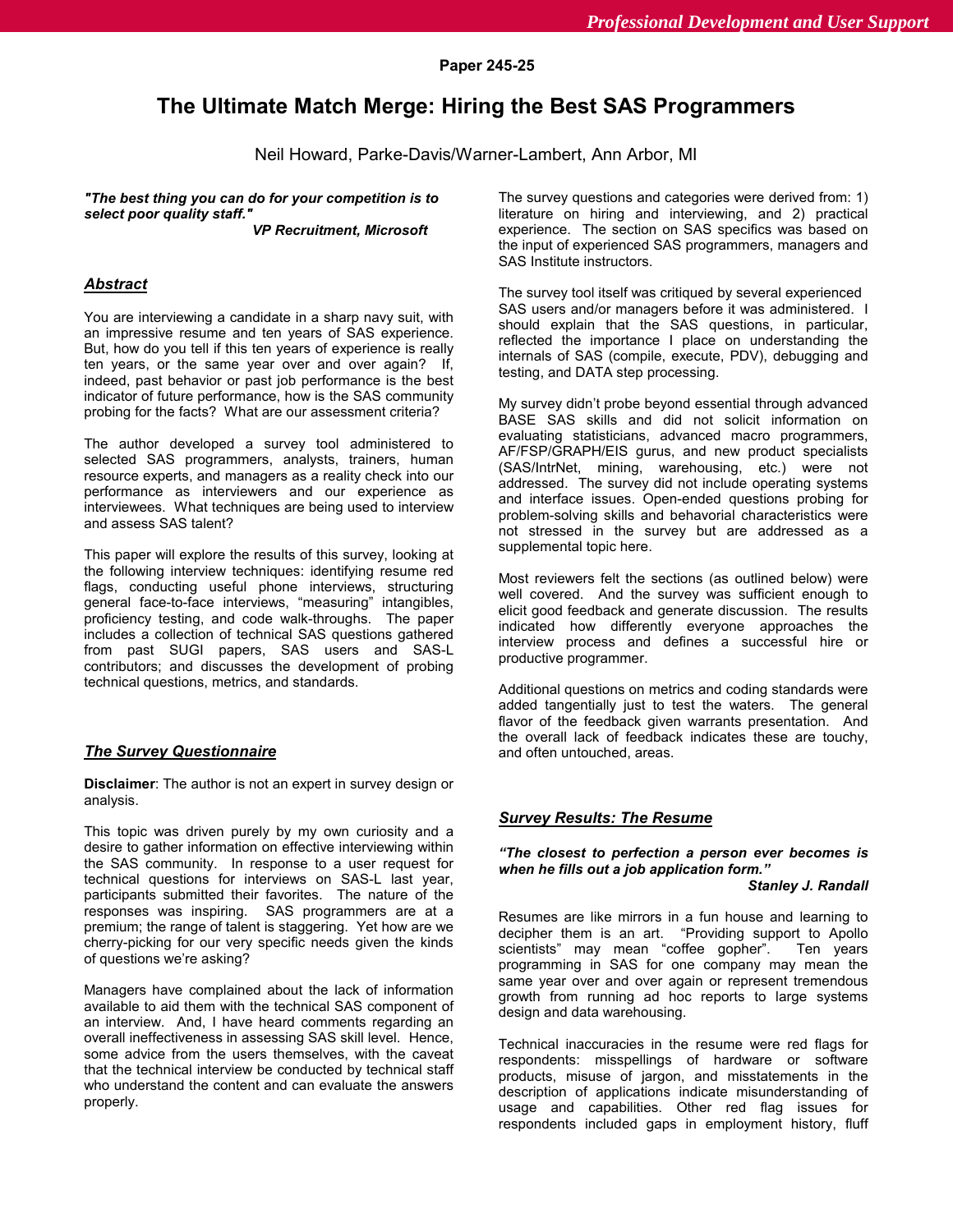descriptions instead of concrete detail, and the inability to substantiate the experience claimed.

Where a given job description calls for client management where communications and presentation skills are paramount, the actual appearance and format of the resume is important to the interviewers. They look for good organization and effective explanation of technical issues. This was also important when documentation would be a large component of the job.

In general, the respondents expect a neat, accurate resume that demonstrates technical growth, career advancement, evidence of accomplishments, appropriate descriptions of technical material, and a clear understanding of technical issues (in gradients, depending on the nature of the position).

## *Survey Results: The Phone Interview*

### *A telephone call is worth a thousand objections.*

Most respondents reported using a telephone interview administered by technical staff to pre-screen applicants. They are looking for the essentials: number of years experience, attitude, and communications skill (telephone manner). Additionally, they wanted to determine a candidate's likes and dislikes.

Though stating it in many different ways, the respondents were looking for "chemistry" and to get a "sense of the person". Turn-offs in a telephone interview are lack of enthusiasm, bad mouthing former employers, blaming and excusing, giving affirmative answers to all questions without being able to substantiate the answer, and acting like a know-it-all.

## *Survey Results: The General Interview*

The form and content of the face-to-face interview varies among the respondents. In general, there is a specific job description; several members of the technical team get a chance to meet the candidate. The team leads or managers do the reference checks, not non-technical human resource personnel. Interestingly, most respondents reported they had never been trained in interviewing techniques or technical interviewing.

The SAS skills of the candidate are evaluated primarily through: 1) standard (routinely used by the group) or ad hoc technical questions (driven by the resume), and 2) code samples. Most respondents had never used or received a SAS proficiency test. Even fewer had devised such a skills test for in-house use.

Since past performance is the best indicator of future performance, it is important to get this part right. Clearly, the most popular tool among the respondents is sample code; and most respondents walk through the code with the applicant to determine if: 1) they wrote the code, 2) they understand it (didn't copy it or use a shell program), 3) they can defend it, 4) they can explain why certain design methods and coding styles were used, and 5) they can explain how they know the program produces the intended results. Coding standards and evidence of adherence to SOPs are a plus in sample code.

Not all programmers are willing to bring code samples out of respect for their employer's or client's confidentiality. And there is often reuse code in large shop programs. Some fear their code will be copied. It was agreed that serious candidates may want to write some generic programs that demonstrate his capabilities.

Typical probing questions posed by the respondents detailed a problem requiring that the candidates demonstrate their approach to problem solving and how they apply analytical skills. The interviewers are not looking for a right or wrong answer, rather a demonstration of how the candidate thinks and pursues solutions, what happens when he or she gets stuck or finds problems with the data. (See Behavioral Interviewing, below.)

### *Survey Results: The SAS-Specific Interview*

The responding interviewers typically ask questions that demonstrate an understanding of:

- ◊ data step internals (compile, execute, PDV)
- ◊ read/write of SAS and non-SAS data
- ◊ declaratives
- ◊ arrays
- ◊ fuzzy merges (IN= variables, BY groups)
- ◊ data \_null\_

Fewer asked questions about:

- ◊ modularity
- ◊ macro
- ◊ PROC vs. DATA step solutions
- ◊ innovative/inventive techniques/solutions.

Almost all of the respondents asked candidates to describe in detail a specific programming task they accomplished or explain a complex macro application. The objective is to find out what the programmer knows and if they know how to explain what they know.

Few respondents asked about testing, validation and debugging techniques. Those who did were fierce on the issues. Debugging and testing constitutes as much as 85% of what is considered "programming". Knowledge of syntax is just a small part; usage and understanding of functionality is important; experience is critical, and knowing how to get questions answered is even more important.

A programmer should be able to demonstrate that he understands how to gather requirements, program from them – mapping to code, and validate the results, using special features of the SAS system. Probe for their habits, methods, and attitude regarding deliverables and how they feel about program "checkers" or QC review or team walkthroughs. It is a definite plus if a candidate expresses a sincere interest in understanding the actual data or presents some evidence of having done so in the past.

Appendix A is a categorized collection of technical SAS interview questions obtained from SAS users, SAS-L contributions, and various web sites.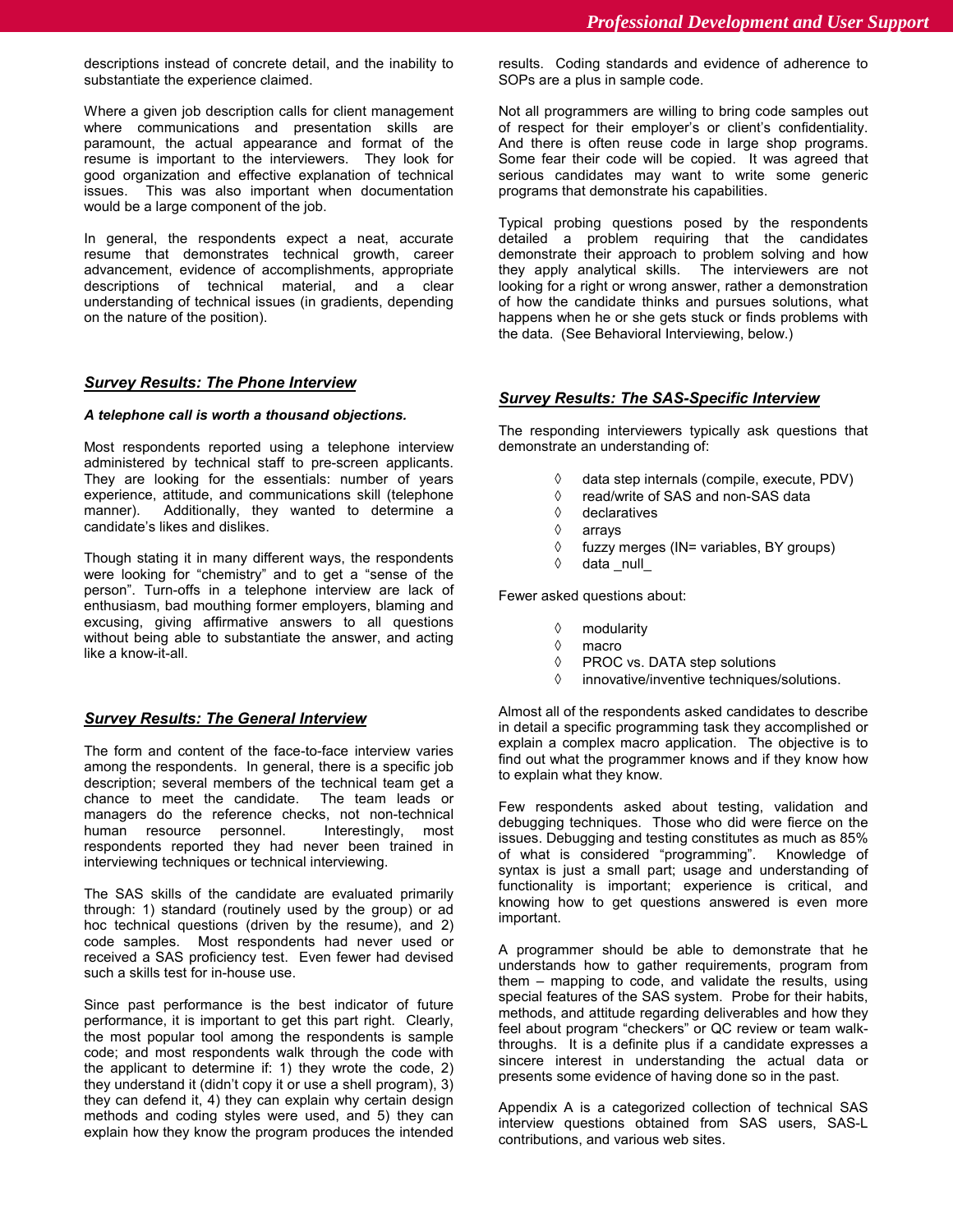### *Survey Results: Intangibles*

Although hiring is not all about "gut feelings", a majority admitted it is a part of the equation. Interviewers are looking for certain personality traits. Not all programmers are computer science majors; many have music, social or physical science backgrounds and pursue challenging methodical, analytical activities like puzzles, games, etc. Companies are looking for professionalism tinged with a sense of humor, curiosity, self-motivation, flexibility, and creativity.

Important, too, is the ability to work in a team environment effectively, handle pressure, work against deadlines, and communicate effectively with clients. Respondents often ask for descriptions of business relationships with peers, clients, or bosses. They prefer candidates who aren't judgmental and don't act like know-it-alls. Although some hire for potential, most prefer highly motivated, interested employees. Asking good questions reflects well on an interviewee.

*Could it be as simple as this?* A web site spouting hiring wisdom has Kevin D. Weeks identifying the most common characteristics among superlative programmers to be:

- ⇒ Preference for cats as pets
- ⇒ Sense of the absurd
- ⇒ Fan of science fiction
- ⇒ Creativity
- $\Rightarrow$  Knack for puns

Programmers are human cats: night creatures, independent, they prefer to be left alone except when they want attention, they're elegant (with code) and managing programmers has been likened to herding cats.

Programmers have a highly developed sense of the absurd to tolerate absurd schedules, absurd requirements, and absurd hours. They love science fiction and technology, especially technology that doesn't yet exist -- how better to handle the constancy of change.

Many programmers are also artists: musicians, painters, or photographers, not because programming and artistic endeavors require great creativity, but because programming is more like painting than engineering. And when they make mistakes, they can code right over them.

Programming is about using language to accomplish something and programmers have a highly evolved appreciation of how a language can be manipulated to specific ends. Puns are ways of both displaying a mastery of language and honing it.

### *Survey Results: Metrics*

A few questions regarding programming metrics and measures of productivity were included in the survey to see if anyone would rise to the bait. It is clear from the few answers that it is hard to quantify and qualify what programmers and analysts do to the satisfaction of bean

counters. It is also clear from the lack of response that this is a touchy, often untouched, subject.

The managers among the respondents are often asked to devise metrics for their group. Non-technical senior management is used to seeing numbers. "Happy clients" won't satisfy this mindset; but it is equally difficult to apply metrics. Productivity measures most often mentioned are timeliness of deliverables, performance against deadlines, end-user feedback, accuracy of status reporting, ability to solve problems.

Respondents also referred to: ability to take feedback, success in teamwork, adherence to specs, self-motivation, knowing when and how to ask for help, repeat business, follow-through, willingness to share and mentor, being innovative in attacking tasks.

Several mentioned adherence to SOPs and programming standards, begging the issue of how many shops use these tools. Some use strict code standards for readability and maintainability, checklists, guidelines, and keep complete validation folders. validation revealed that accuracy of results was an important, yet many did not use program checkers or QC reviewers. The measure was client acceptance.

Number of lines of code written was dismissed almost entirely as a useful metric for programmers. Comments indicate it could promote hackerism. Programmers would not be striving for the most efficient solutions and they would not be motivated to document their programs or maintain progress reports. Programmers often claim the number of hours worked is an effective measure. Managers were looking for working smarter, not longer.

One most interesting comment made on the survey indicated that reliance of metrics is used as a substitute for good technical managers who know how to manage and motivate technical employees.

### *The Behavioral Interview*

In the spirit of "a leopard never changes his spots", the behavioral interview operates on the premise that past behavior is the best predictor of future performance.

Typically, behavioral interview questions open with phrases like: "tell me about a time when…", describe a situation where…", "give me an example of…", or "tell me how you dealt with…". An interviewer will probe for work experience demonstrating such skills as: leadership, teamwork, flexibility, decision making, communication, and more. Based on the core competencies of the company or group, the questions will be structured to probe for suitable transferable behavior. Practitioners apply the **S.T.A.R**. model to the responses:

> **S** = **S**ituation  $T = Task$ **A** = **A**ction **R** = **R**esult.

Specific descriptions of each element complete the candidate's story. A web search on "behavioral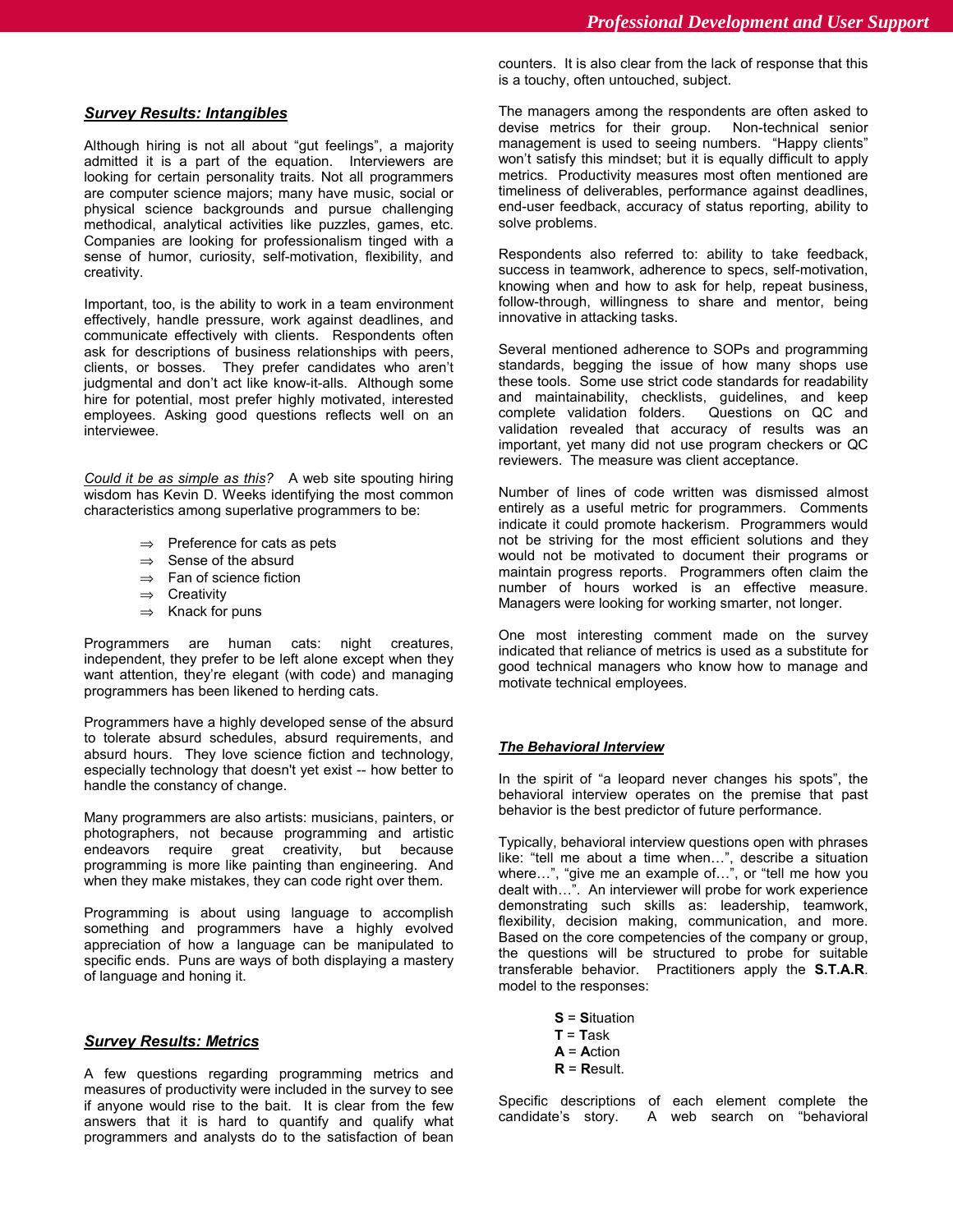interviewing" will turn up a wealth of theory and examples for application of this technique.

### *A Behavioral Slant on the Technical Interview*

Applying the behavioral technique to technical material is very subjective, depending on the business problems you routinely solve. And the intent would be to experience a candidate's approach to problem analysis.

Consider word problems that describe your set up for a typical or complicated merge for reporting. If input data set A contains IDNUM and EMP\_NAME, data set B has IDNUM and JOB\_DESC, and data set C has JOB\_DESC and BASE\_SAL, how would you process these data to create a report showing IDNUM and BASE\_SAL?

The question could probe for an understanding of the bigger picture, such as: describe five ways of achieving efficiency in your SAS programming; what are the dependencies and tradeoffs? This would raise issues regarding hardware, human factors, technical SAS software techniques, and more.

Interesting discussions are also generated around debugging and testing habits, coding conventions, use of HELP and tech support and other technical resources.

### *Survey Results: Interview Extremes*

### *"Recruiting is a triumph of hope over experience."*

Respondents reported unusual experiences, including the candidate who filed her nails throughout the interview, the one who brought her badly misbehaving nine year old, the one who ate his Big Mac and french fries, the one who leaned back in the chair and put his feet on the desk, the one who brought his dog, and the one who burst into song after lunch.

Human resources lore tells of the woman who brought her parents and let them answer all the questions and the lady who wanted to change jobs to be closer to good shopping. Interviewers object to chewing gum, smoking, alcohol, excessive questions, bad-mouthing a previous boss or company, and name-dropping, among other things.

A respondent interviewer asked one person what the LAG function did, to which the candidate replied: "Is that the way you do things around here -- ask questions you already know the answers to?" Then there was the candidate whose reaction to a technical interview was: "Why are you asking me all these technical questions?"

Another respondent was very impressed by a candidate who brought SAS program samples that were color-coded. It showed good organizational skills, nice presentation, attention to detail (or perhaps too much attention to detail?).

### *Proficiency Testing and Certification*

Several respondents reported interviewing from a "standard" list of questions devised in-house; some have been shared at previous SUGIs or on SAS-L. Others administer homegrown technical quizzes or tests to capture a candidate's technical skills. Many questions were intended to evoke an approach to a problem, without requiring a SAS code solution necessarily.

Last year, SAS-L users participated in the beta test of a certification test for SAS programmers on the web at www.tekmetrics.com. It was strictly multiple choice and drew conclusions from scores. One tester commented: "The test was somewhat interesting (but slow) to take, but also illustrated some of the problems with competence testing. There were ambiguous questions. There were poorly worded questions. There were questions that, strictly speaking, didn't have any correct answers. There were questions where not enough information was given to determine a complete answer. There were questions that appeared to have typos. There were answers which 99.9% of all SAS users will never care about." Do these tests address everything that is important about a candidate's qualifications and fit for a position?

Tekmetric's tests focus on: 1) basic programming topics: acting on selected observations, character and numeric variables, creating subsets, finding shortcuts, 2) understanding DATA step processing, using more than one observation in a calculation, dates; 3) combining SAS data sets: working with grouped or sorted observations, concatenating, merging; 4) Macro Facility: creating a macro, Macro Variables; 5) preparing data: raw data, SAS data sets; 6) PROCs: datasets, format, freq, sort, summary, means, transpose; 7) producing reports: summary tables, detail reports; 8) rules of the SAS language: formats, functions, arrays, informats; 9) storing and managing data, getting information about data sets, SAS Data Libraries, diagnosing and avoiding errors, understanding and enhancing output.

The SAS Institute this year announced a global certification program in response to industry demands for assessment tools. Exams test knowledge in core areas of SAS software programming, including data management, business intelligence reporting, and applications development. A new eight-week master course is available, in addition to regular training courses, as preparation. Experienced SAS users may need no prep.

The debates on SAS-L and panel discussions at SUGI 24 constituted early evidence that the SAS community is divided on the issue of certification. Some longtime users feel they have proven their value; beginning programmers may actually find value in obtaining job offers; high-tech companies see value-add to their reputation. You are invited to draw your own conclusions.

### *Networking*

Another interesting phenomenon observed in interview discussions is the quality of a candidate's network. The candidate will have consistently improved their marketability by "networking" at the water cooler/coffee pot or through conference attendance. They may even have used their network in getting the interview. Some interviewees will show teaching and volunteering on the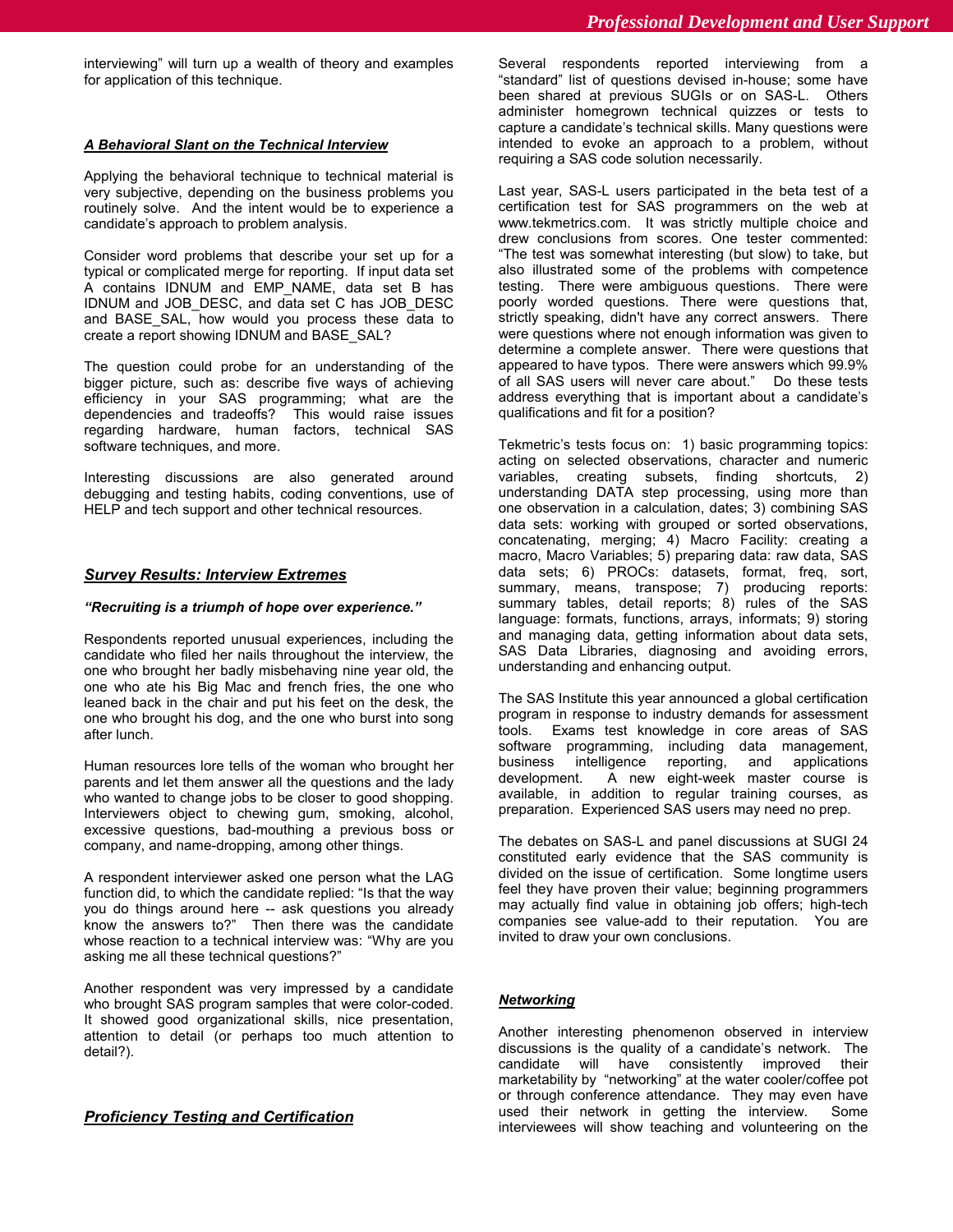resume, an indication of practicing and honing organizational and planning skills.

Sports, professional activities, and community involvement provide more evidence of networking. Involvement, "keeping in touch", continuing education demonstrate an interest in balance and a rounded practicing of businesslike skills in many venues.

# *The 80/20 Rule*

Perhaps the simplest and best advice involved application of the 80/20 Rule. In an interview situation, ask questions 20% of the time and listen 80% to obtain the most data with which to make your hiring decisions.

# *Conclusions*

It would not be prudent to draw conclusions from this survey, but the responses were interesting and instructive. What seems evident is that the needs of hiring entities vary greatly and the hiring process is highly subjective. And people are looking for very different skill sets and personality traits in candidates.

What I am taking away from this exercise is a new perspective on and respect for the interview process. Armed with new information, I can hopefully contribute to the overall effectiveness of the hiring in our department.

### *Acknowledgments*

Special thanks to Susan Fehrer, BioClin. Many thanks to Joshua Sharlin, VAST; Jeff Antonelli, Parke-Davis; Bob Hamer, Robert Wood Johnson Medical School; Linda Pickle, NCI/NIH; Greg Barnes Nelson, StatProbe; as well as Lee Herman, Cindy Zender, Bob Virgile, Jodi Barnes Nelson, Andy Kuligowski, Aria Razban, Tracy Cermack, Steven Weinburg, Ian Whitlock, Heidi Markovitz, Cyndie Gareleck, Pete Hellmann, Peter Yribar, Jim Bademian, and James Gear. Thanks to the following SAS-L contributors for sharing their interview thoughts and questions with the SAS community: Andy Karp, Standish Sibley, Mike Rhodes, Paul Dorfman, Karsten Self, Jack Hamilton, Girish Patel, Timothy Berryhill, Patricia Flickner, Chris Strickland, Ian Whitlock, Erik Larsen, Bernard Tremblay, and David Nasser.

## *References*

Deems, Richard S.: Hiring: More Than a Gut Feeling. Book-mart Press, 1995.

Messmer, Max: The Fast Forward MBA in Hiring: Finding and Keeping the Best People. John Wiley & Sons, Inc., 1998.

Yate, Martin: Hiring the Best, A Managers Guide to Effective Interviewing. Holbrook, MA: Adams Media Corporation, 1994.

SAS is a registered trademark of SAS Institute Inc., Cary, NC.

# *---------------------------------------------------------------------------------------------------------------------------------------*

# *Interview Questions*

*Collected from: SAS-L; SAS users, managers and instructors; individual suggestions, questions in use, etc.*

### **NOTES**:

- $\Rightarrow$  the paper author does not vouch for the value of these questions
- $\Rightarrow$  answers are not supplied
- $\Rightarrow$  technical interviews should be conducted by qualified technical people
- $\Rightarrow$  there could be multiple answers to some questions; questions may overlap
- $\Rightarrow$  logic and problem solving demonstration can be more telling than a correct answer to a syntax question
- $\Rightarrow$  administering non-standard proficiency tests could have legal ramifications (please visit your personnel department)
- ⇒ some great programmers are lousy interviewers/test-takers; some great interviewers/test-takers are not good programmers
- ⇒ the list of technical questions is by no means comprehensive

### *Very Basic*

- ◊ What SAS statements would you code to read an external raw data file to a DATA step?
- ◊ How do you read in the variables that you need?
- ◊ Are you familiar with special input delimiters? How are they used?
- ◊ If reading a variable length file with fixed input, how would you prevent SAS from reading the next record if the last variable didn't have a value?
- ◊ What is the difference between an informat and a format? Name three informats or formats.
- ◊ Name and describe three SAS functions that you have used, if any?
- ◊ How would you code the criteria to restrict the output to be produced?
- ◊ What is the purpose of the trailing @? The @@? How would you use them?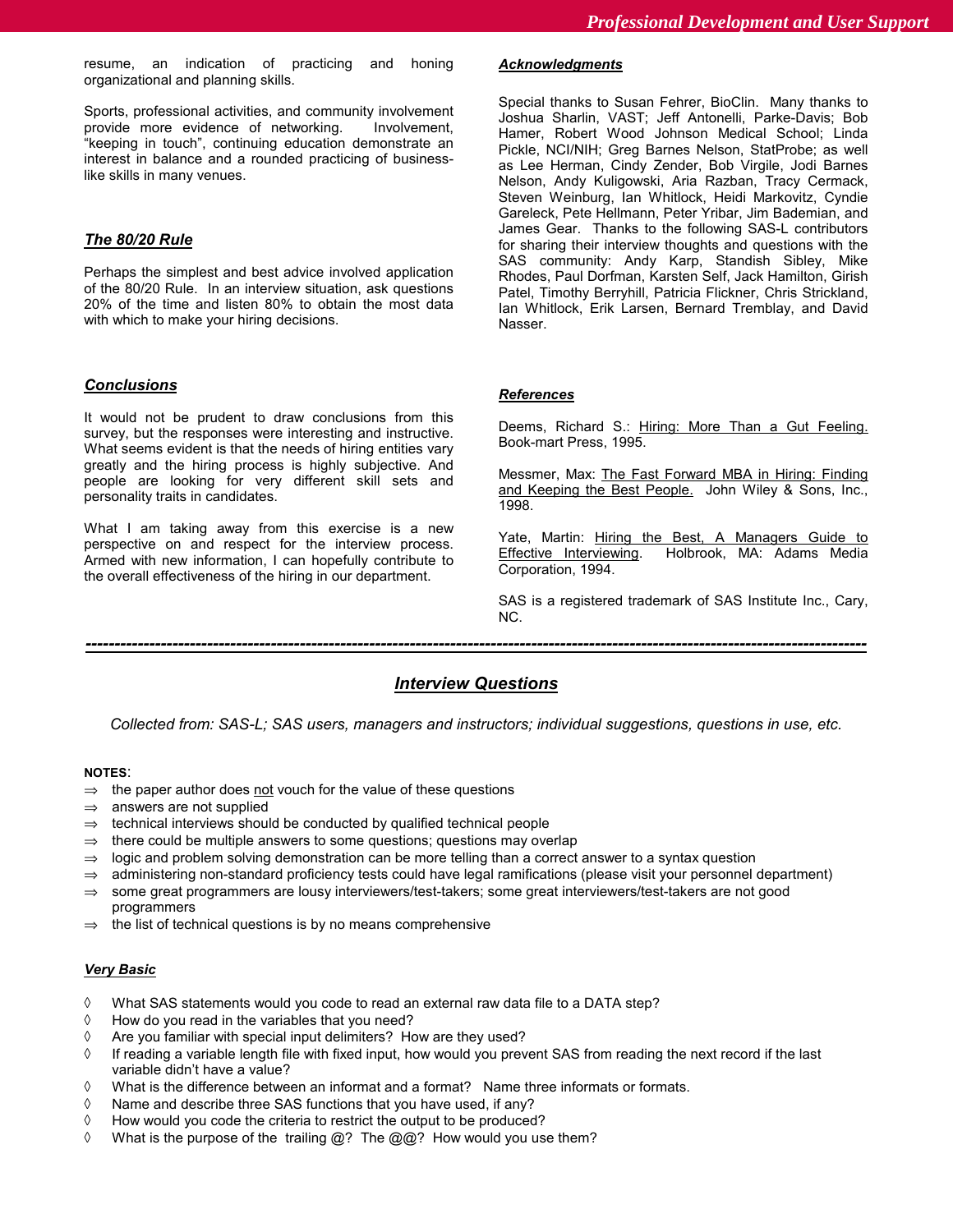- ◊ Under what circumstances would you code a SELECT construct instead of IF statements?
- ◊ What statement do you code to tell SAS that it is to write to an external file? What statement do you code to write the record to the file?
- ◊ If reading an external file to produce an external file, what is the shortcut to write that record without coding every single variable on the record?
- ◊ If you're not wanting any SAS output from a data step, how would you code the data statement to prevent SAS from producing a set?
- ◊ What is the one statement to set the criteria of data that can be coded in any step?
- ◊ Have you ever linked SAS code? If so, describe the link and any required statements used to either process the code or the step itself.
- ◊ How would you include common or reuse code to be processed along with your statements?
- ◊ When looking for data contained in a character string of 150 bytes, which function is the best to locate that data: scan, index, or indexc?
- ◊ If you have a data set that contains 100 variables, but you need only five of those, what is the code to force SAS to use only those variable?
- ◊ Code a PROC SORT on a data set containing State, District and County as the primary variables, along with several numeric variables.
- ◊ How would you delete duplicate observations?
- ◊ How would you delete observations with duplicate keys?
- ◊ How would you code a merge that will keep only the observations that have matches from both sets.
- ◊ How would you code a merge that will write the matches of both to one data set, the non-matches from the left-most data set to a second data set, and the non-matches of the right-most data set to a third data set.

## *Internals*

- ◊ What is the Program Data Vector (PDV)? What are its functions?
- ◊ Does SAS 'Translate' (compile) or does it 'Interpret'? Explain.
- ◊ At compile time when a SAS data set is read, what items are created?
- ◊ Name statements that are recognized at compile time only?
- ◊ Identify statements whose placement in the DATA step is critical.
- ◊ Name statements that function at both compile and execution time.
- ◊ Name statements that are execution only.
- ◊ In the flow of DATA step processing, what is the first action in a typical DATA Step?
- ◊ What is \_n\_ ?

# *Base SAS*

- ◊ What is the effect of the OPTIONS statement ERRORS=1?
- ◊ What's the difference between VAR A1 A4 and VAR A1 -- A4 ?
- ◊ What do the SAS log messages "numeric values have been converted to character" mean? What are the implications?
- ◊ Why is a STOP statement needed for the POINT= option on a SET statement?
- ◊ How do you control the number of observations and/or variables read or written?
- ◊ Approximately what date is represented by the SAS date value of 730?
- ◊ How would you remove a format that has been permanently associated with a variable??
- ◊ What does the RUN statement do?
- ◊ Why is SAS considered self-documenting?
- ◊ What areas of SAS are you most interested in?
- ◊ Briefly describe 5 ways to do a "table lookup" in SAS.
- ◊ What versions of SAS have you used (on which platforms)?
- ◊ What are some good SAS programming practices for processing very large data sets?
- ◊ What are some problems you might encounter in processing missing values?
	- In Data steps? Arithmetic? Comparisons? Functions? Classifying data?
- ◊ How would you create a data set with 1 observation and 30 variables from a data set with 30 observations and 1 variable?
- ◊ What is the different between functions and PROCs that calculate the same simple descriptive statistics?
- ◊ If you were told to create many records from one record, show how you would do this using arrays and with PROC TRANSPOSE?
- ◊ What are \_numeric\_ and \_character\_ and what do they do?
- ◊ How would you create multiple observations from a single observation?
- ◊ For what purpose would you use the RETAIN statement?
- ◊ What is a method for assigning first.VAR and last.VAR to the BY group variable on unsorted data?
- ◊ What is the order of application for output data set options, input data set options and SAS statements?
- ◊ What is the order of evaluation of the comparison operators: + \* / \*\* ( ) ?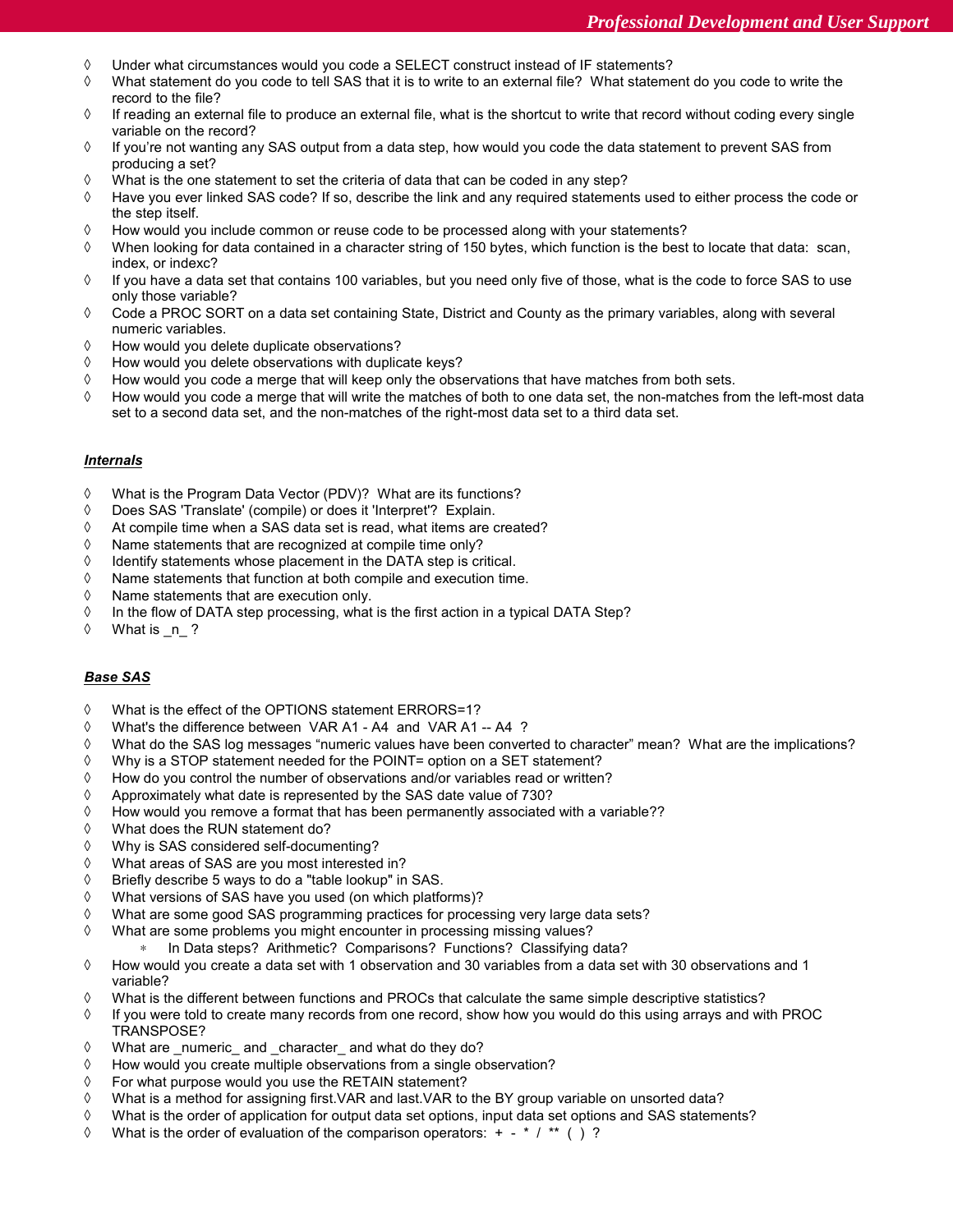### *Testing, debugging*

- ◊ How could you generate test data with no input data?
- ◊ How do you debug and test your SAS programs?
- ◊ What can you learn from the SAS log when debugging?
- ◊ What is the purpose of \_error\_ ?
- ◊ How can you put a "trace" in your program?
- ◊ Are you sensitive to code walk-throughs, peer review, or QC review?
- ◊ Have you ever used the SAS Debugger?
- ◊ What other SAS features do you use for error trapping and data validation?

### *Missing values*

- ◊ How does SAS handle missing values in: assignment statements, functions, a merge, an update, sort order, formats, PROCs?
- ◊ How many missing values are available? When might you use them?
- ◊ How do you test for missing values?
- ◊ How are numeric and character missing values represented internally?

## *General*

- ◊ What has been your most common programming mistake?
- ◊ What is your favorite programming language and why?
- ◊ What is your favorite operating system? Why?
- ◊ Do you observe any coding standards? What is your opinion of them?
- ◊ What percent of your program code is usually original and what percent copied and modified?
- ◊ Have you ever had to follow SOPs or programming guidelines?
- ◊ Which is worse: not testing your programs or not commenting your programs?
- ◊ Name several ways to achieve efficiency in your program. Explain trade-offs.
- ◊ What other SAS products have you used and consider yourself proficient in using?

### *Functions*

- ◊ How do you make use of functions?
- ◊ When looking for contained in a character string of 150 bytes, which function is the best to locate that data: scan, index, or indexc?
- ◊ What is the significance of the 'OF' in X=SUM(OF a1-a4, a6, a9); ?
- ◊ What do the PUT and INPUT functions do?
- ◊ Which date function advances a date, time or date/time value by a given interval?
- ◊ What do the MOD and INT function do?
- ◊ How might you use MOD and INT on numerics to mimic SUBSTR on character strings?
- ◊ In ARRAY processing, what does the DIM function do?
- ◊ How would you determine the number of missing or nonmissing values in computations?
- ◊ What is the difference between: x=a+b+c+d; and x=SUM(a,b,c,d); ?
- ◊ There is a field containing a date. It needs to be displayed in the format "ddmonyy" if it's before 1975, "dd mon ccyy" if it's after 1985, and as 'Disco Years' if it's between 1975 and 1985. How would you accomplish this in data step code? Using only PROC FORMAT.
- $\Diamond$  In the following DATA step, what is needed for 'fraction' to print to the log? data null; x=1/3; if x=.3333 then put 'fraction'; run;
- ◊ What is the difference between calculating the 'mean' using the mean function and PROC MEANS?

# *PROCs*

- ◊ Have you ever used "Proc Merge"? (be prepared for surprising answers….)
- ◊ If you were given several SAS data sets you were unfamiliar with, how would you find out the variable names and formats of each dataset?
- ◊ What SAS PROCs have you used and consider yourself proficient in using?
- ◊ How would you keep SAS from overlaying the a SAS set with its sorted version?
- ◊ In PROC PRINT, can you print only variables that begin with the letter "A"?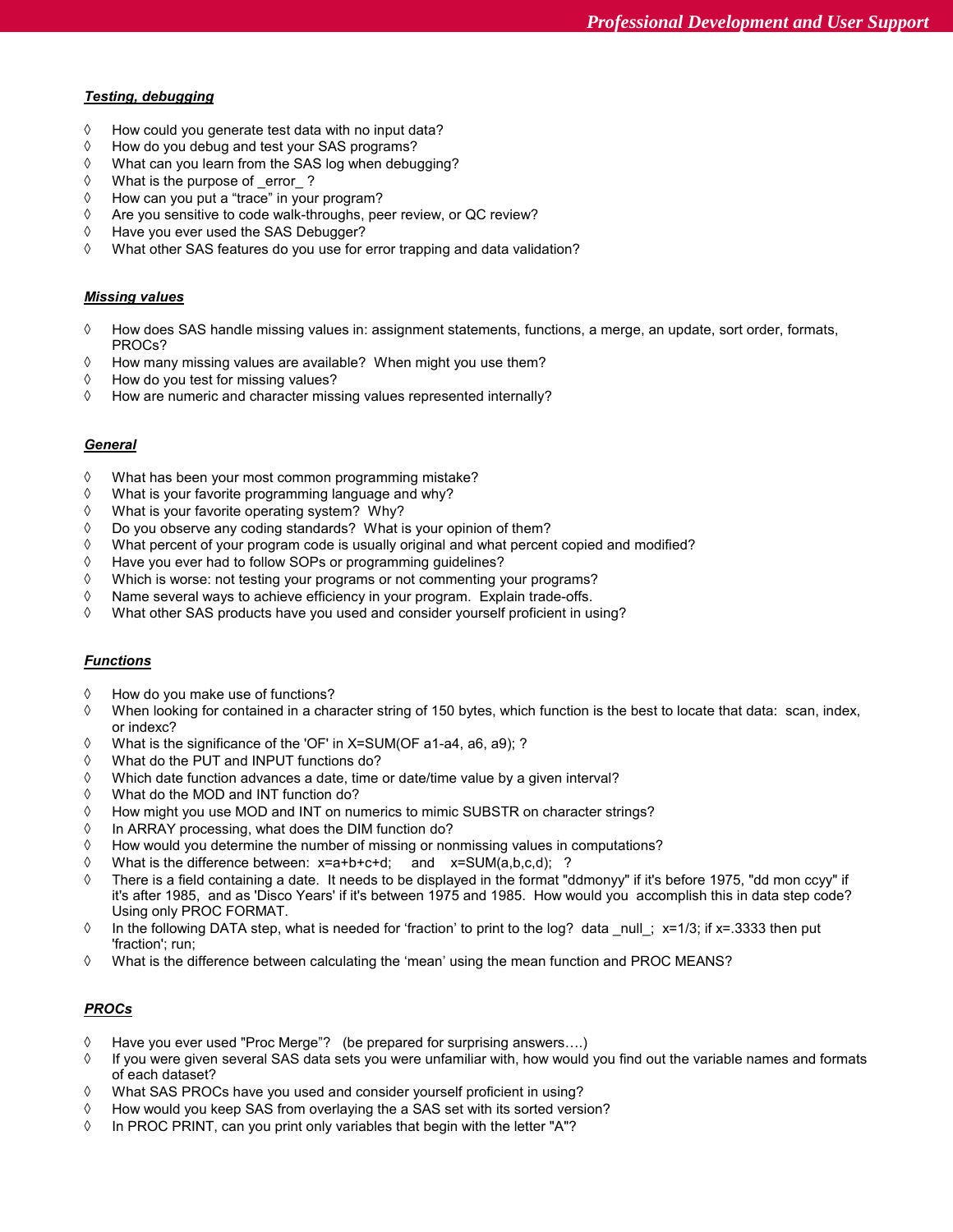- ◊ What are some differences between PROC SUMMARY and PROC MEANS?
- ◊ PROC FREQ:
	- Code the tables statement for a single-level (most common) frequency.
	- ∗ Code the tables statement to produce a multi-level frequency.
	- Name the option to produce a frequency line items rather that a table.
	- Produce output from a frequency. Restrict the printing of the table.
- ◊ PROC MEANS:
	- Code a PROC MEANS that shows both summed and averaged output of the data.
	- Code the option that will allow MEANS to include missing numeric data to be included in the report.
		- Code the MEANS to produce output to be used later.
- ◊ Do you use PROC REPORT or PROC TABULATE? Which do you prefer? Explain.

### *Merging/Updating*

- ◊ What happens in a one-on-one merge? When would you use one?
- ◊ How would you combine 3 or more tables with different structures?
- ◊ What is a problem with merging two data sets that have variables with the same name but different data?
- ◊ When would you choose to MERGE two data sets together and when would you SET two data sets?
- ◊ Which data set is the controlling data set in the MERGE statement?
- ◊ How do the IN= variables improve the capability of a MERGE?
- ◊ Explain the message 'MERGE HAS ONE OR MORE DATASETS WITH REPEATS OF BY VARIABLES".

### *Simple statistics*

- ◊ How would you generate 1000 observations from a normal distribution with a mean of 50 and standard deviation of 20. How would you use PROC CHART to look at the distribution. Describe the shape of the distribution.
- ◊ How do you generate random samples?

### *Customized Report Writing*

- ◊ What is the purpose of the statement DATA \_NULL\_ ; ?
- ◊ What is the pound sign used for in the DATA \_NULL\_ ?
- ◊ What would you use the trailing @ sign for?
- ◊ For what purpose(s) would you use the RETURN statement?
- ◊ How would you determine how far down on a page you have printed in order to print out footnotes?
- ◊ What is the purpose of using the N=PS option?

### *Macro*

- ◊ What system options would you use to help debug a macro?
- ◊ Describe how you would create a macro variable.
- ◊ How do you identify a macro variable?
- ◊ How do you define the end of a macro?
- ◊ How do you assign a macro variable to a SAS variable?
- ◊ For what purposes have you used SAS macros?
- ◊ What is the difference between %LOCAL and %GLOBAL?
- ◊ How long can a macro variable be? A token?
- ◊ If you use a SYMPUT in a DATA step, when and where can you use the macro variable?
- ◊ What do you code to create a macro? End one?
- ◊ Describe how you would pass data to a macro.
- ◊ You have five data sets that need to be processed identically; how would you simplify that processing with a macro?
- ◊ How would you code a macro statement to produce information on the SAS log? This statement can be coded anywhere.
- ◊ How do you add a number to a macro variable?
- ◊ If you need the value of a variable rather than the variable itself, what would you use to load the value to a macro variable?
- ◊ Can you execute a macro within a macro? Describe.
- ◊ Can you a macro within another macro? If so, how would SAS know where the current macro ended and the new one began?
- ◊ How are parameters passed to a macro?